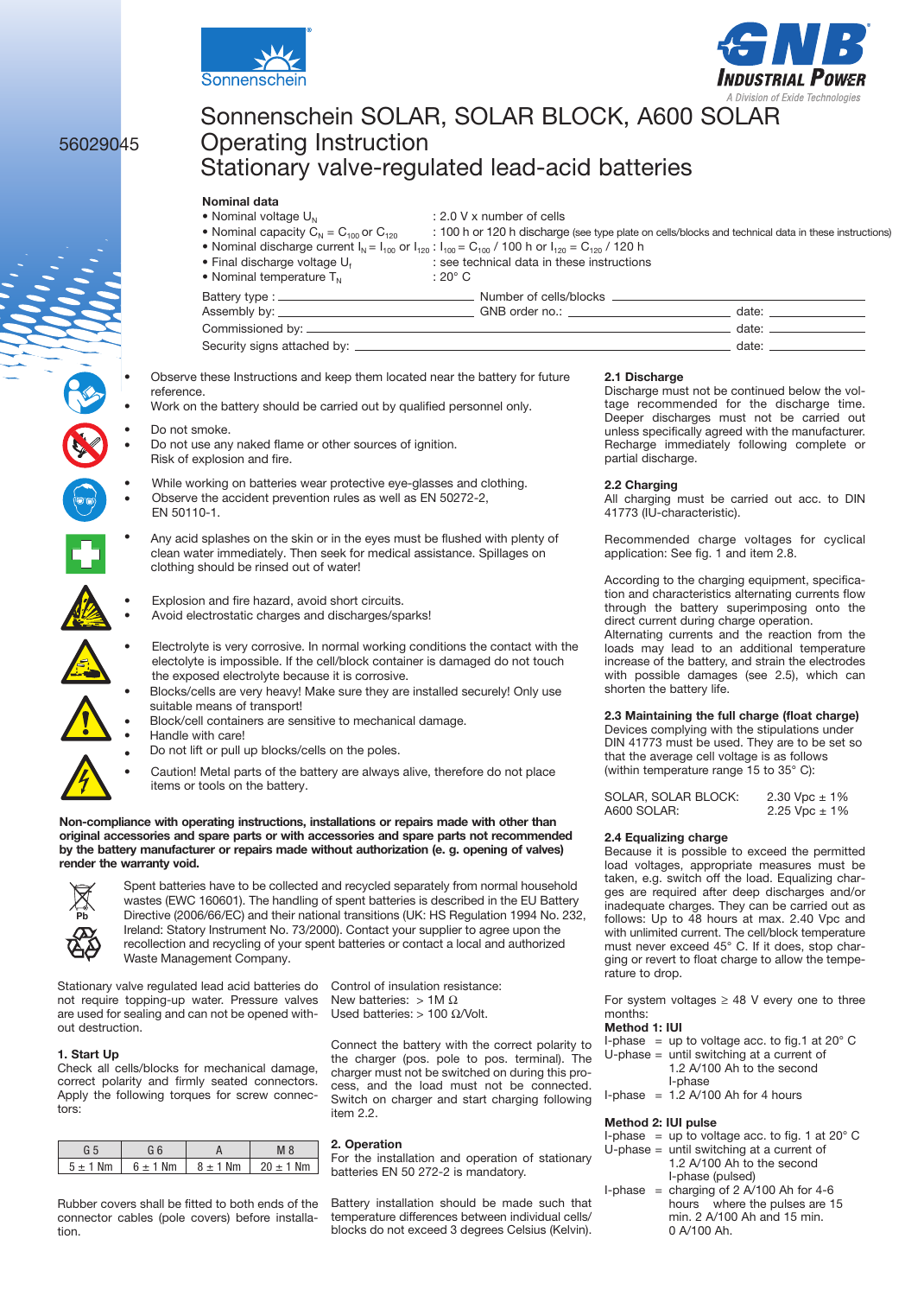

### **Fig. 1: Charge voltage vs. temperature for solar mode. Charge modes**:

- 1) With switch regulator (two-step controller): Charge on curve B (max. charge voltage) for max. 2 hrs per day, then switch over to continuous charge – Curve C
- 2) Standard charge (without switching) Curve A
- 3) Boost charge (Equalizing charge with external generator): Charge on curve B for max. 5 hrs per month, then switch over to curve C.

#### **2.5 Alternating currents**

When recharging acc. to fig.1 the actual value of the alternating current is occasionally permitted to reach 10 A (RMS)/ 100 Ah  $C_{10}$ -capacity. In a fully charged state during float charge the actual value of the alternating current must not exceed 5 A (RMS)/ 100 Ah  $C_{10}$ -capacity.

#### **2.6 Charging currents**

The charging current should range between 10 A to 35 A / 100Ah  $C_{10}$ -capacity (guide values). 35 A/100 Ah  $C_{10}$ -capacity must not be exceeded in cyclical operation.

### **2.7 Temperature**

The recommended operation temperature range for lead acid batteries is 10° C to 30° C (best 20° C ± 5 K). Higher temperatures will seriously reduce service life. Lower temperatures reduce the available capacity. The absolute maximum temperature is 55° C and should not exceed 45° C in service.

### **2.8 Temperature-related charge voltage**

The temperature related adjustment has to be carried out acc. to fig. 1. An adjustment of the charge voltage must not be applied within a temperature range 15° C to 35° C.

### **2.9 Electrolyte**

The electrolyte is diluted sulphuric acid and fixed in a gel.

### **3. Battery maintenance and control**

Keep the battery clean and dry to avoid leakage currents. Plastic parts of the battery, especially containers, must be cleaned with pure water without additives.

### **At least every 6 months measure and record:**

- Battery voltage
- Voltage of several blocks/cells
- Surface temperature of several blocks/cells
- Battery-room temperature

If the block/cell voltages differ from the average

float charge voltage by values more than specified in the following table or if the surface temperature difference between blocks/cells exceeds 5 K, the service agent should be contacted.

### **In addition, annual measurements and recording:**

- Voltage of all blocks/cells
- Surface temperature of all blocks/cells
- Battery-room temperature

| Tvpe        | Upper value | Lower value |
|-------------|-------------|-------------|
| 2 V cells   | $+0.2$      | $-0.1$      |
| 6 V blocks  | $+0.35$     | $-0.17$     |
| 12 V-blocks | $+0.48$     | $-0.24$     |

## **Annual visual checks:**

- Screw connections
- Screw connections without locking device have to be checked for tightness.
- Battery installation and arrangement
- Ventilation

#### **4. Tests**

Tests have to be carried out according to IEC 60896-21, DIN 43539 part 1 and 100 (draft).

**Capacity test, for instance, acceptance test on site:** In order to make sure the battery is fully charged the following IU-charge methods must be applied: Option 1: float charge (see item 2.3), ≥ 72 hours. Option 2: 2.40 Vpc,  $≥$  16 hours (max. 48 hours) followed by float charge (see item 2.3), ≥ 8 hours. The current available to the battery must be between 10 A/100 Ah and 35 A/100 Ah of the  $C_{10}$ -capacity.

#### **5. Faults**

Call the service agents immediately if faults in the battery or the charging unit are found. Recorded data as described in item 3. must be made available to the service agent. It is recommended that a service contract is taken out with

#### your agent.

### **6. Storage and taking out of operation**

To store or decommission cells/blocks for a longer Period of time they should be fully charged and stored in a dry and cold but frostfree room, away from direct sun light. To avoid damage the following charging methods can be chosen:

- 1. Maximum storage time is 17 months at ≤ 20° C. Equalizing charges will be required at higher temperatures, for instance, after 8.5 months at 30° C.
- 2. Float charging as detailed in 2.3.

### **7. Transport**

Cells/block batteries must be transported in an upright position. Batteries without any visible damage are not defined as dangerous goods under the regulations for transport of dangerous goods by road (ADR) or by railway (RID). They must be protected against short circuits, slipping, upsetting or damaging. Cells/block batteries may be suitable stacked and secured on pallets (ADR and RID, special provision 598). It is prohibited to staple pallets.

No dangerous traces of acid shall be found on the exteriors of the packing unit.

Cells/block batteries whose containers leak or are damaged must be packed and transported as class 8 dangerous goods under UN no. 2794. In case of air transport, batteries which are part of any equipment must be disconnected at their terminals, and the terminals must be protected against short-circuits. This is in order to avoid the risk of any incidents like fire etc.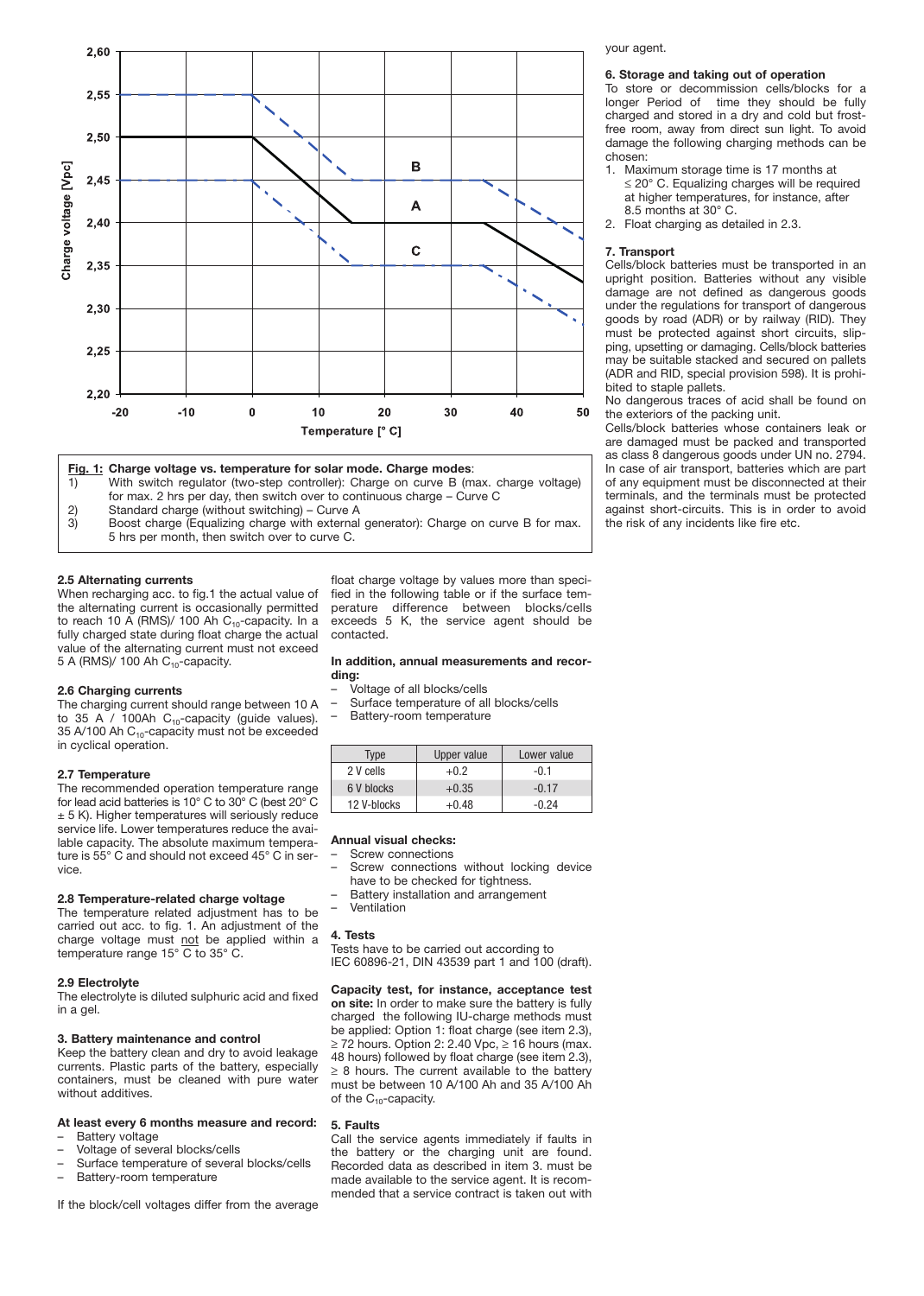## **8. Technical data:**

### **Capacities at different discharge times and final discharge voltage. All technical data refer to 20° C.**

## **8.1 Sonnenschein SOLAR**

| Discharge time | 1 <sub>h</sub> | 5h         | 10h           | 20h           | 100h           |
|----------------|----------------|------------|---------------|---------------|----------------|
| Capacity       | $C_1$ [Ah]     | $C_5$ [Ah] | $C_{10}$ [Ah] | $C_{20}$ [Ah] | $C_{100}$ [Ah] |
| S 12/6.6 S     | 2.9            | 4.6        | 5.1           | 5.7           | 6.6            |
| S 12 / 17 G5   | 9.3            | 12.6       | 14.3          | 15            | 17             |
| S 12 / 27 G5   | 15             | 22.1       | 23.5          | 24            | 27             |
| S 12 / 32 G6   | 16.9           | 24.4       | 27            | 28            | 32             |
| S 12 / 41 A    | 21             | 30.6       | 34            | 38            | 41             |
| S 12/60 A      | 30             | 42.5       | 47.5          | 50            | 60             |
| S 12 / 85 A    | 55             | 68.5       | 74            | 76            | 85             |
| S 12 / 90 A    | 50.5           | 72         | 78            | 84            | 90             |
| S 12 / 130 A   | 66             | 93.5       | 104.5         | 110           | 130            |
| S 12 / 230 A   | 120            | 170        | 190           | 200           | 230            |
| $U_f$ (cell)   | $1.7$ Vpc      | $1.7$ Vpc  | 1.7 Vpc       | 1.75 Vpc      | 1.80 Vpc       |

## **8.2 Sonnenschein SOLAR BLOCK**

| Discharge time | 1 <sub>h</sub> | 5h         | 10 <sub>h</sub> | 20h           | 100h           |
|----------------|----------------|------------|-----------------|---------------|----------------|
| Capacity       | $C_1$ [Ah]     | $C_5$ [Ah] | $C_{10}$ [Ah]   | $C_{20}$ [Ah] | $C_{100}$ [Ah] |
| SB 12 / 60     | 34             | 45         | 52              | 56            | 60             |
| SB 12 / 75     | 48             | 60         | 66              | 70            | 75             |
| SB 12 / 100    | 57             | 84         | 89              | 90            | 100            |
| SB 12 / 130    | 78             | 101        | 105             | 116           | 130            |
| SB 12 / 185    | 103            | 150        | 155             | 165           | 185            |
| SB 06 / 200    | 104            | 153        | 162             | 180           | 200            |
| SB 06 / 330    | 150            | 235        | 260             | 280           | 330            |
| $U_f$ (cell)   | 1.7 Vpc        | $1.7$ Vpc  | 1.7 Vpc         | 1.75 Vpc      | 1.80 Vpc       |

# **8.3 Sonnenschein A600 SOLAR**

| Discharge time | 1 <sub>h</sub> | 3 <sub>h</sub> | 5h         | 10 <sub>h</sub> | 100 h          |
|----------------|----------------|----------------|------------|-----------------|----------------|
| Capacity       | $C_1$ [Ah]     | $C_3$ [Ah]     | $C_5$ [Ah] | $C_{10}$ [Ah]   | $C_{100}$ [Ah] |
| 4 OPzV 240     | 123.6          | 167.4          | 193.5      | 218.0           | 290.0          |
| 5 OPzV 300     | 154.5          | 209.4          | 241.5      | 272.0           | 360.0          |
| 6 OPzV 360     | 185.4          | 251.4          | 290.0      | 326.0           | 430.0          |
| 5 OPzV 400     | 229.5          | 307.8          | 342.0      | 380.0           | 510.0          |
| 6 OPzV 500     | 275.4          | 369.6          | 410.5      | 456.0           | 610.0          |
| 7 OPzV 600     | 321.3          | 431.1          | 479.0      | 532.0           | 710.0          |
| 6 OPzV 720     | 367.3          | 513.6          | 626.0      | 681.0           | 830.0          |
| 8 OPzV 960     | 489.8          | 684.6          | 834.5      | 908.0           | 1110           |
| 10 OPzV 1200   | 612.2          | 855.9          | 1043       | 1135            | 1380           |
| 12 OPzV 1400   | 734.7          | 1026           | 1252       | 1363            | 1660           |
| 12 OpzV 1700   | 785.7          | 1161           | 1336       | 1519            | 1910           |
| 16 OPzV 2300   | 1047           | 1548           | 1782       | 2025            | 2550           |
| 20 OPzV 2900   | 1309           | 1935           | 2228       | 2532            | 3180           |
| 24 OPzV 3500   | 1571           | 2322           | 2673       | 3038            | 3820           |
| $U_f$ (cell)   | 1.67 Vpc       | 1.75 Vpc       | 1.77 Vpc   | 1.80 Vpc        | 1.85 Vpc       |